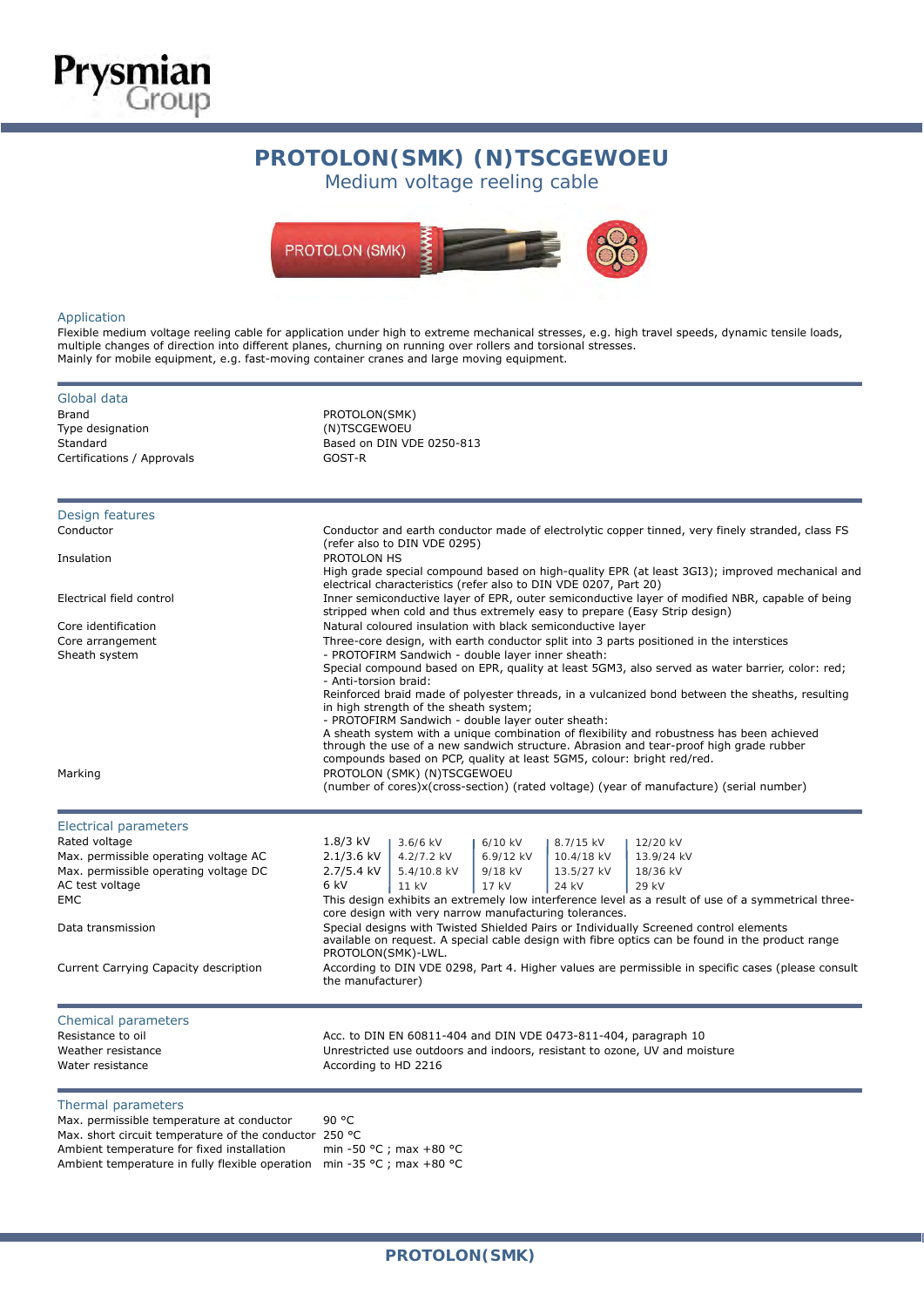

## Mechanical parameters Max. tensile load on the conductor 20 N/mm<sup>2</sup> Max. tensile load on the conductor during acceleration Torsional stress  $\pm 25$  °/m Min. bending radius and the Acc. to DIN VDE 0298 part 3 Min. distance with S-type directional changes  $20 \times D$  (D = cable diameter)

Up to 30 (acc. to DIN VDE 0298 part 3: 15 N/mm²) N/mm² Travel speed - Gantry (reeling operation): no restriction. For speeds beyond 240 m/min it is recommended to Tra consult the cable manufacturer. Additional tests **Reversed bending test**, torsional stress test

### Rated voltage 1.8/3 kV

| Number of cores x<br>cross section | Part<br>number     | <b>MLFB</b><br>Number | Conduc-<br>tor<br>diameter<br>max.<br>mm | Earth<br>conduc-<br>tor<br>diameter<br>max.<br>mm | Outer<br>diameter<br>min.<br><sub>mm</sub> | Outer<br>diameter<br>max.<br>mm | Bending<br>radius<br>free<br>moving<br>min.<br>mm | Weight<br>(ca.)<br>kg/km | Permis-<br>sible<br>tensile<br>force max. | Dynamic<br>tensile<br>force max.<br>N | Con-<br>ductor<br>resis-<br>tance<br>at $20^{\circ}$ C<br>max.<br>$\Omega$ /km | Current<br>carrying<br>capacity<br>(1) | Short<br>Circuit<br>Current<br>(conduc-<br>tor)<br>kA |
|------------------------------------|--------------------|-----------------------|------------------------------------------|---------------------------------------------------|--------------------------------------------|---------------------------------|---------------------------------------------------|--------------------------|-------------------------------------------|---------------------------------------|--------------------------------------------------------------------------------|----------------------------------------|-------------------------------------------------------|
| $3x25+3x25/3$                      | 20004456           | 5DK2101               | 7.1                                      | 4.2                                               | 34.3                                       | 37.3                            | 373                                               | 2110                     | 1500                                      | 2250                                  | 0.8                                                                            | 131                                    | 3.58                                                  |
| $3x35+3x25/3$                      |                    | 5DK2102               | 8.3                                      | 4.2                                               | 43                                         | 46                              | 460                                               | 3150                     | 2100                                      | 3150                                  | 0.57                                                                           | 162                                    | 5.01                                                  |
| $3x50+3x25/3$                      | 20143217           | 5DK2103               | 19.9                                     | 4.2                                               | 46.4                                       | 49.4                            | 494                                               | 3840                     | 3000                                      | 4500                                  | 0.39                                                                           | 202                                    | 7.15                                                  |
| $3x70+3x35/3$                      | 20004457           | 5DK2104               | 11.8                                     | 5                                                 | 45.9                                       | 48.9                            | 489                                               | 4230                     | 4200                                      | 6300                                  | 0.28                                                                           | 250                                    | 10.01                                                 |
| $3x95+3x50/3$                      | 20004458   5DK2105 |                       | 13.8                                     | 5.9                                               | 50.3                                       | 54.3                            | 543                                               | 5440                     | 5700                                      | 8550                                  | 0.21                                                                           | 301                                    | 13.59                                                 |
| 3x120+3x70/3                       |                    | 5DK2106               | 15.4                                     | 7                                                 | 63.8                                       | 67.8                            | 678                                               | 8010                     | 7200                                      | 10800                                 | 0.16                                                                           | 352                                    | 17.16                                                 |
| $3x150+3x70/3$                     |                    | 5DK2107               | 17.2                                     | $\overline{7}$                                    | 67.7                                       | 71.7                            | 717                                               | 9240                     | 9000                                      | 13500                                 | 0.13                                                                           | 404                                    | 21.45                                                 |
| $3x185 + 3x95/3$                   |                    | 5DK2108               | 19                                       | 8                                                 | 71.6                                       | 75.6                            | 756                                               | 10750                    | 11100                                     | 16650                                 | 0.11                                                                           | 461                                    | 26.46                                                 |
| 3x240+3x120/3                      |                    | 5DK2110               | 21.8                                     | 9                                                 | 79.4                                       | 83.4                            | 834                                               | 13640                    | 14400                                     | 21600                                 | 0.08                                                                           | 540                                    | 34.32                                                 |
| 3x300+3x150/3                      |                    | 5DK2111               | 24.4                                     | 10                                                | 84.7                                       | 89.7                            | 897                                               | 16230                    | 18000                                     | 27000                                 | 0.07                                                                           | 620                                    | 42.9                                                  |

(1) Nominal current carrying capacity for rubber cables laid on a surface, at 30°C ambient temperature (see also VDE 0298-4, Table 15). Special designs upon request!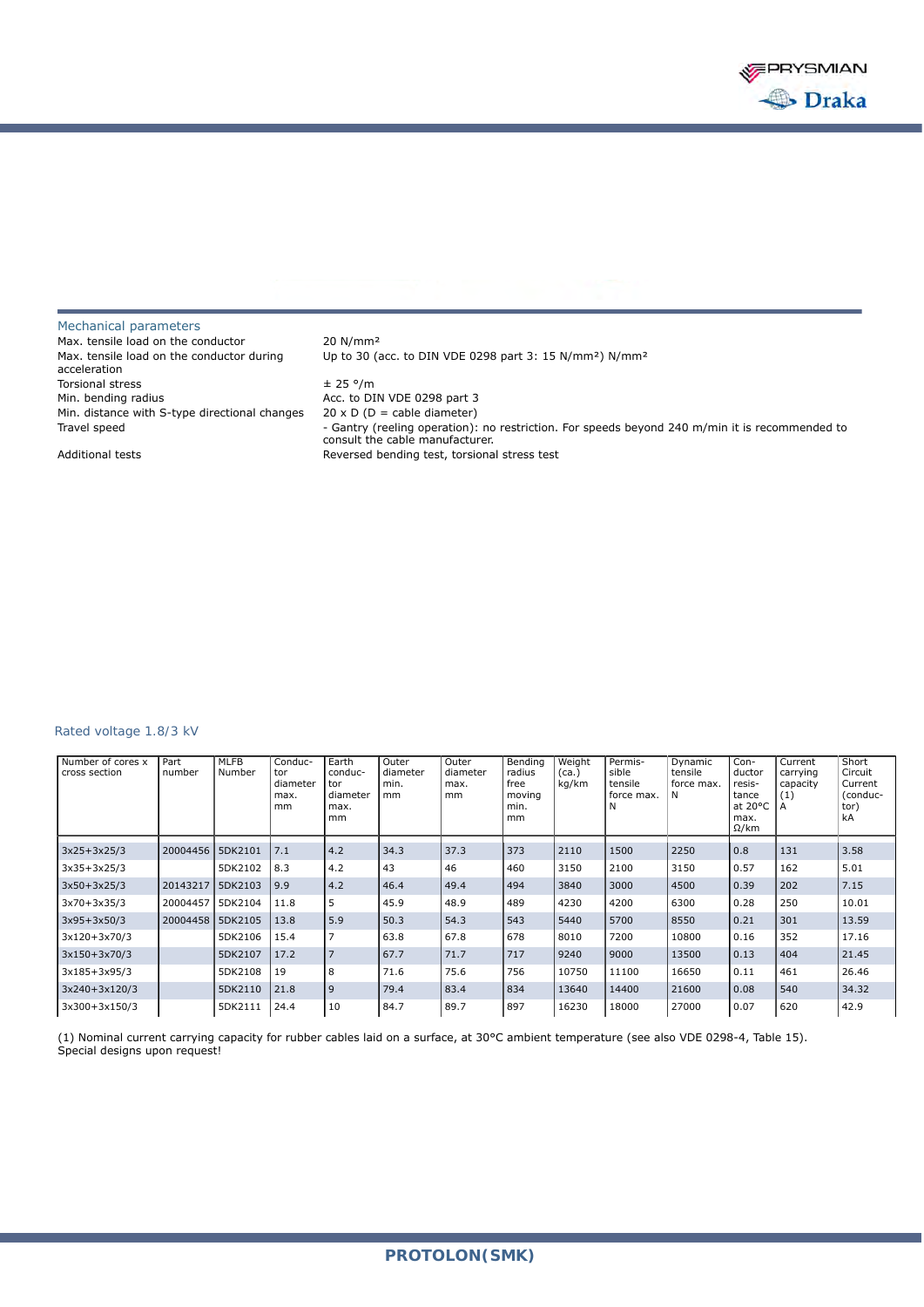### Rated voltage 3.6/6 kV

| Number of cores x<br>cross section | Part<br>number   | MLFB<br>Number | Conduc-<br>tor<br>diameter<br>max.<br>mm | Earth<br>conduc-<br>tor<br>diameter<br>max.<br>mm | Outer<br>diameter<br>min.<br>mm | Outer<br>diameter<br>max.<br>mm | Bending<br>radius<br>free<br>moving<br>min.<br>mm | Weight<br>(ca.)<br>kg/km | Permis-<br>sible<br>tensile<br>force max.<br>N | Dynamic<br>tensile<br>force max.<br>Ν | Con-<br>ductor<br>resis-<br>tance<br>at 20°C  <br>max.<br>$\Omega$ /km | Current<br>carrying<br>capacity<br>(1)<br>A | Short<br>Circuit<br>Current<br>(conduc-<br>tor)<br>kA |
|------------------------------------|------------------|----------------|------------------------------------------|---------------------------------------------------|---------------------------------|---------------------------------|---------------------------------------------------|--------------------------|------------------------------------------------|---------------------------------------|------------------------------------------------------------------------|---------------------------------------------|-------------------------------------------------------|
| $3x25+3x25/3$                      | 20004476 5DK3101 |                | 7.1                                      | $ 4.2\rangle$                                     | 35.5                            | 38.5                            | 385                                               | 2210                     | 1500                                           | 2250                                  | 0.8                                                                    | 131                                         | 3.58                                                  |
| $3x35+3x25/3$                      | 20004477 5DK3102 |                | $\vert 8.3 \vert$                        | 4.2                                               | 39                              | 42                              | 420                                               | 2720                     | 2100                                           | 3150                                  | 0.57                                                                   | 162                                         | 5.01                                                  |
| $3x50+3x25/3$                      | 20004478 5DK3103 |                | 19.9                                     | $ 4.2\rangle$                                     | 42.4                            | 45.4                            | 454                                               | 3380                     | 3000                                           | 4500                                  | 0.39                                                                   | 202                                         | 7.15                                                  |
| 3x70+3x35/3                        | 20004479 5DK3104 |                | 11.8                                     | 5                                                 | 46.4                            | 49.4                            | 494                                               | 4310                     | 4200                                           | 6300                                  | 0.28                                                                   | 250                                         | 10.01                                                 |
| $3x95+3x50/3$                      | 20004480 5DK3105 |                | 13.8                                     | 5.9                                               | 51.4                            | 55.5                            | 555                                               | 5570                     | 5700                                           | 8550                                  | 0.21                                                                   | 301                                         | 13.59                                                 |
| 3x120+3x70/3                       | 20024335         | 5DK3106        | 15.4                                     |                                                   | 55                              | 59                              | 590                                               | 6700                     | 7200                                           | 10800                                 | 0.16                                                                   | 352                                         | 17.16                                                 |
| $3x150+3x70/3$                     | 20004481 5DK3107 |                | 17.2                                     | $\overline{7}$                                    | 58.8                            | 62.8                            | 628                                               | 7820                     | 9000                                           | 13500                                 | 0.13                                                                   | 404                                         | 21.45                                                 |
| $3x185+3x95/3$                     | 20006940         | 5DK3108        | 19                                       | 8                                                 | 64                              | 68                              | 680                                               | 9530                     | 11100                                          | 16650                                 | 0.11                                                                   | 461                                         | 26.46                                                 |
| 3x240+3x120/3                      |                  | 5DK3110        | 21.8                                     | l 9                                               | 72.5                            | 76.5                            | 765                                               | 12120                    | 14400                                          | 21600                                 | 0.08                                                                   | 540                                         | 34.32                                                 |
| 3x300+3x150/3                      |                  | 5DK3111        | 24.4                                     | 10                                                | 78.2                            | 82.2                            | 822                                               | 14580                    | 18000                                          | 27000                                 | 0.07                                                                   | 620                                         | 42.9                                                  |

Special designs upon request!

(1) Nominal current carrying capacity for rubber cables laid on a surface, at 30°C ambient temperature (see also VDE 0298-4, Table 15).

# Rated voltage 6/10 kV

| Number of cores x<br>cross section | Part<br>number   | <b>MLFB</b><br>Number | Conduc-<br>tor<br>diameter<br>max.<br>mm | Earth<br>conduc-<br>tor<br>diameter<br>max.<br>mm | Outer<br>diameter<br>min.<br>mm | Outer<br>diameter<br>max.<br>mm | Bending<br>radius<br>free<br>moving<br>min.<br>mm | Weight<br>(ca.)<br>kg/km | Permis-<br>sible<br>tensile<br>force max. | Dynamic<br>tensile<br>force max.<br>N | Con-<br>ductor<br>resis-<br>tance<br>at $20^{\circ}$ C<br>max.<br>$\Omega$ /km | Current<br>carrying<br>capacity<br>(1) | Short<br>Circuit<br>Current<br>(conduc-<br>tor)<br>kA |
|------------------------------------|------------------|-----------------------|------------------------------------------|---------------------------------------------------|---------------------------------|---------------------------------|---------------------------------------------------|--------------------------|-------------------------------------------|---------------------------------------|--------------------------------------------------------------------------------|----------------------------------------|-------------------------------------------------------|
| $3x25+3x25/3$                      | 20004539         | 5DK4061               | 7.1                                      | 4.2                                               | 37.8                            | 40.8                            | 408                                               | 2400                     | 1500                                      | 2250                                  | 0.8                                                                            | 131                                    | 3.58                                                  |
| $3x35+3x25/3$                      | 20001443 5DK4062 |                       | 8.3                                      | 4.2                                               | 40.2                            | 43.2                            | 432                                               | 2830                     | 2100                                      | 3150                                  | 0.57                                                                           | 162                                    | 5.01                                                  |
| $3x35+3x35/3$                      | 20004545 5DK4072 |                       | 8.3                                      | 5                                                 | 40.2                            | 43.2                            | 432                                               | 2920                     | 2100                                      | 3150                                  | 0.57                                                                           | 162                                    | 5.01                                                  |
| $3x35+3x50/3$                      | 20008105 5DK4802 |                       | 8.3                                      | 5.9                                               | 42.7                            | 45.7                            | 457                                               | 3280                     | 2100                                      | 3150                                  | 0.57                                                                           | 162                                    | 5.01                                                  |
| $3x50+3x25/3$                      | 20004540 5DK4063 |                       | 9.9                                      | 4.2                                               | 43.7                            | 46.7                            | 467                                               | 3570                     | 3000                                      | 4500                                  | 0.39                                                                           | 202                                    | 7.15                                                  |
| 3x70+3x50/3                        | 20004546 5DK4074 |                       | 11.8                                     | 5.9                                               | 47.7                            | 50.7                            | 507                                               | 4570                     | 4200                                      | 6300                                  | 0.28                                                                           | 250                                    | 10.01                                                 |
| $3x95+3x50/3$                      | 20004541         | 5DK4065               | 13.8                                     | 5.9                                               | 52.8                            | 56.8                            | 568                                               | 5710                     | 5700                                      | 8550                                  | 0.21                                                                           | 301                                    | 13.59                                                 |
| 3x120+3x70/3                       | 20004542 5DK4066 |                       | 15.4                                     | 7                                                 | 56.2                            | 60.2                            | 602                                               | 6840                     | 7200                                      | 10800                                 | 0.16                                                                           | 352                                    | 17.16                                                 |
| $3x150+3x70/3$                     | 20004543 5DK4067 |                       | 17.2                                     | 7                                                 | 61.5                            | 65.5                            | 655                                               | 8200                     | 9000                                      | 13500                                 | 0.13                                                                           | 404                                    | 21.45                                                 |
| 3x185+3x95/3                       | 20004544         | 5DK4068               | 19                                       | 8                                                 | 65.3                            | 69.3                            | 693                                               | 9690                     | 11100                                     | 16650                                 | 0.11                                                                           | 461                                    | 26.46                                                 |
| 3x240+3x120/3                      | 20113369 5DK4070 |                       | 21.8                                     | و ا                                               | 73.8                            | 77.8                            | 778                                               | 12310                    | 14400                                     | 21600                                 | 0.08                                                                           | 540                                    | 34.32                                                 |
| 3x300+3x150/3                      | 20154762 5DK4071 |                       | 24.4                                     | 10                                                | 79.5                            | 83.5                            | 835                                               | 14780                    | 18000                                     | 27000                                 | 0.07                                                                           | 620                                    | 42.9                                                  |

(1) Nominal current carrying capacity for rubber cables laid on a surface, at 30°C ambient temperature (see also VDE 0298-4, Table 15). Special designs upon request!